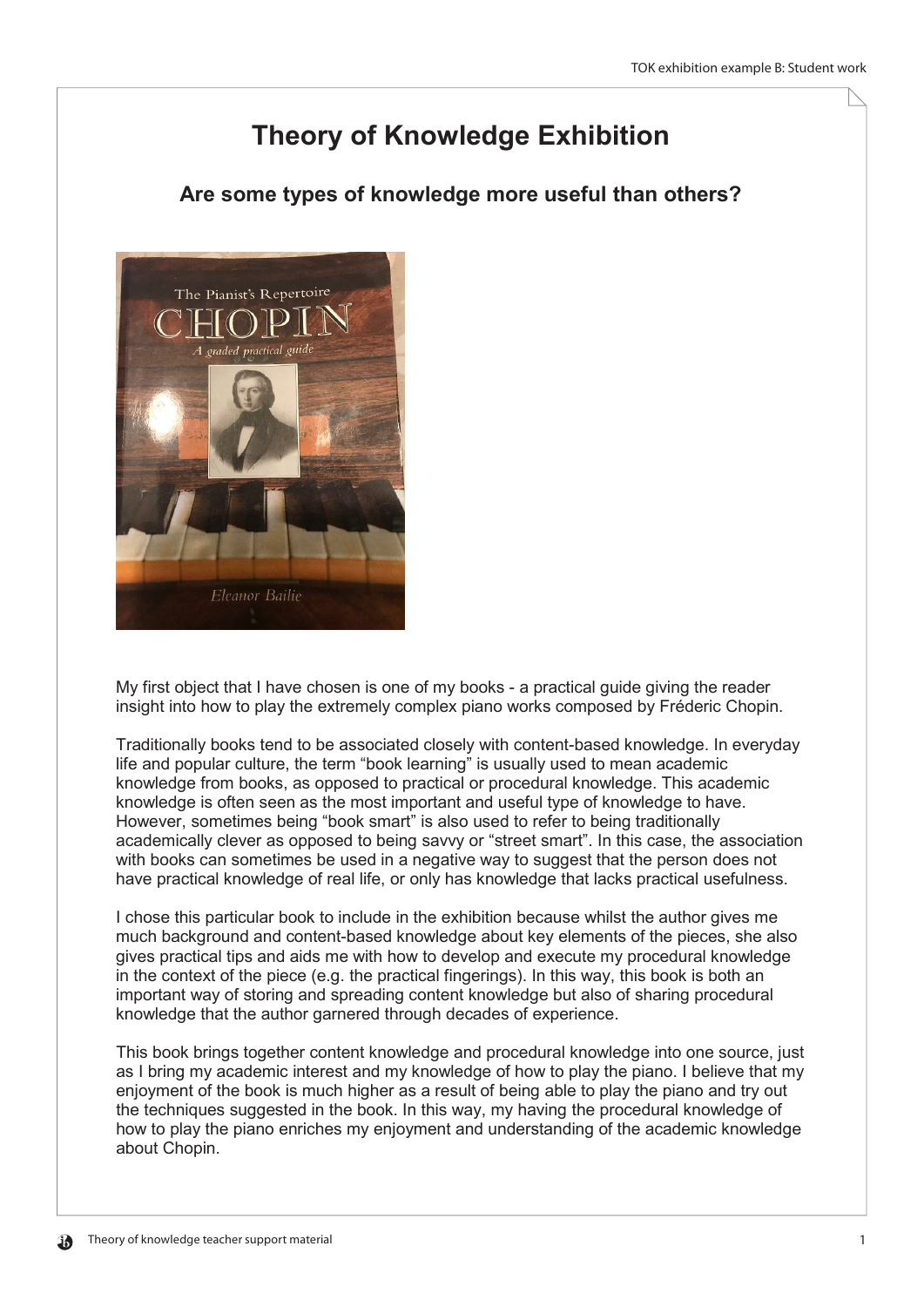

My second object in my exhibition is four fishing spears, which are about 250 years old, and are from an exhibition at the Australian museum in Sydney. These spears were used by the aboriginals in Australia to fish. In the harsh and dry conditions of Australia, finding food on land will not have been easiest for the indigenous aboriginals, so those living near water will have made them resort to fishing with these spears, to garner food for them and their families. It was reported that these types of spears could reach up to six metres in length.

I chose this object carefully to help show that both content-based and procedural knowledge are important and useful depending on the situation, and that sometimes actually procedural knowledge is far more useful. Often content-based knowledge is seen as the most valuable and important type of knowledge. However, this does not mean that this type of knowledge is always the most useful. The spear is a great example of the usefulness of procedural knowledge, because if the tribe did not have the knowledge of how to fish in this way then they would probably have died.

These spears show an example where the implication of not having this practical type of knowledge would be very severe, or even fatal, and the tribe could go extinct. In this situation, no amount of content-based knowledge would be helpful to them if they didn't have the procedural knowledge of how to actually fish using the spears. They highlight that it is a mistake to dismiss procedural knowledge as not as important or useful as content-based knowledge, as sometimes the implications of not having procedural knowledge can be far more immediate and dangerous for us than the implications of not having content knowledge.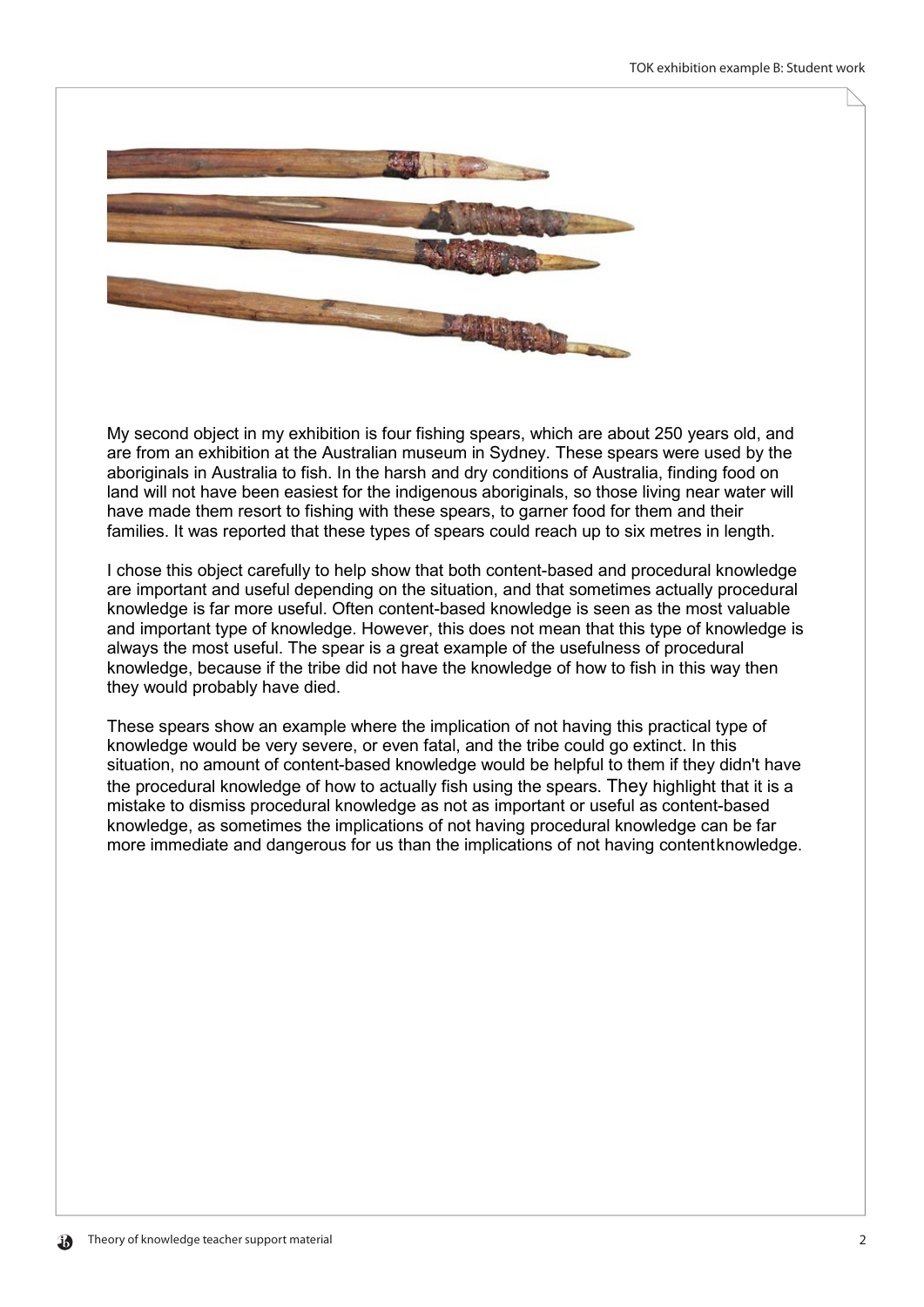

The third and final object that I am using for this exhibition is a photo of a person being awarded their PhD certificate. Receiving a PhD degree is the highest degree attainable in a given academic discipline, proving that one has expert content knowledge in their specific AOK. It is included in this exhibition as the classic and highly-respected example of achieving at the top level within the framework of traditional content-based knowledge.

Someone who has a PhD has proven themselves to possess the personal, content-based knowledge of the topic, but this does not mean that they necessarily have any practical, procedural knowledge related to that topic. In some fields, such as medicine, the person needs both content and procedural knowledge. But in some areas a PhD degree might not involve any procedural knowledge. For example, in philosophy or history.

A PhD degree can be very useful to people to help them get a job. If a person wants to get a job as an academic or professor then it is likely to be a necessary requirement to have a PhD. According to a 2016 article in The Economist, in some subjects having a PhD can also makes you more likely to earn a higher salary, on average 14% more. However, in some AOKs such as mathematics and social sciences this is not the case and in these areas people with a PhD earn the same salaries as people with a master's degree (The Economist.  $2016$ ).

This object shows that whether you see having this level of in-depth knowledge of one area as being useful will often depend on what that knowledge is needed for or will be used for. If I want to be a historian then having a PhD degree in history would be very useful. But in many other situations that type of highly specialised knowledge is not needed or useful.